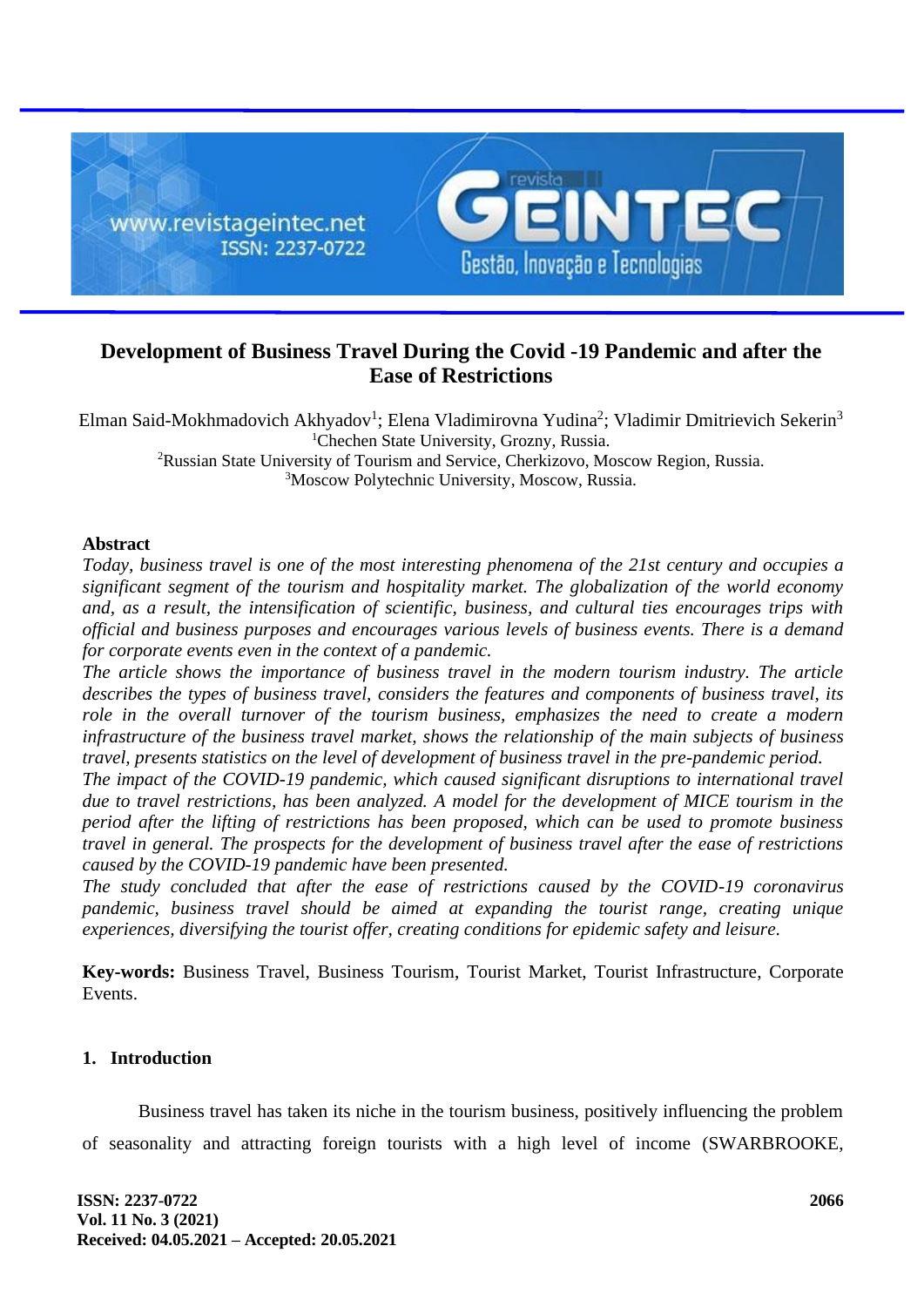HORNER, 2001; DUDIN et al., 2019, 2020). This area can provide many economic results for the development of the world's economies. There is a close correlation between business travel and the country's economy. Prior to the outbreak of the pandemic, business travel had been expected to be one of the fastest-growing markets for travel providers to focus on in the years to come, especially in the post-pandemic period (KUMAR, HUSSAIN, 2014; ABDULKADIROV; BIRYUKOV; YUDINA, 2020; BALANDINA et al., 2021).

That is why the study of the dynamics and trends in the development of business travel during the COVID-19 pandemic and after the ease of restrictions is relevant.

At the present stage of business travel development, the following key types can be identified: international, regional, and domestic. International business travel involves trips to establish business relations, a visit to a foreign branch or head office in another country of the world. Regional type of business travel is inherent in neighboring countries, between which there is close industrial cooperation. Domestic tourism is travel for business purposes within a particular country.

Business travel is a highly profitable and promising branch of the tourism industry. Business trips are based on the objective regularity of the further deepening of the international division of labor and the internationalization of business. One of the profitable features of this tourism is the demand for a combined program: about 3 days of active work in the conference hall, and then 1-2 days of rich recreation with sightseeing trips. Therewith, the daily expenses of such tourists on average amount to about 345 US dollars, while the same family tourist spends up to 200 US dollars per day. In terms of profitability, business travel in developed countries can be compared with the oil business. Occupying only about 20-25% of the total structure of the tourism industry, business travel provides about 60% of the profit in the industry in terms of the number of tourists (WORLD TRAVEL AND TOURISM COUNCIL, N.D.A).

The modern structure of international business travel is dominated by classic business trips and corporate meetings (or corporate travel), both individual and group (70% of all business trips). The share of trips to congresses and conferences is more than 15%, to exhibitions and fairs – more than 11%. Approximately 3-4% of trips are on incentive tours (WORLD TRAVEL AND TOURISM COUNCIL, n.d.b), which means trips that commercial companies reward their employees for high performance in their work or that encourage them to work more productively in the future. These trips are organized by companies in order to motivate, in particular, those employees and customers whose functional responsibilities include mainly the promotion and sale of products and services of the enterprise. (SHINEW; BACKMAN, 1995; DUKHOVNAYA et al., 2021; BALANDINA et al., 2021).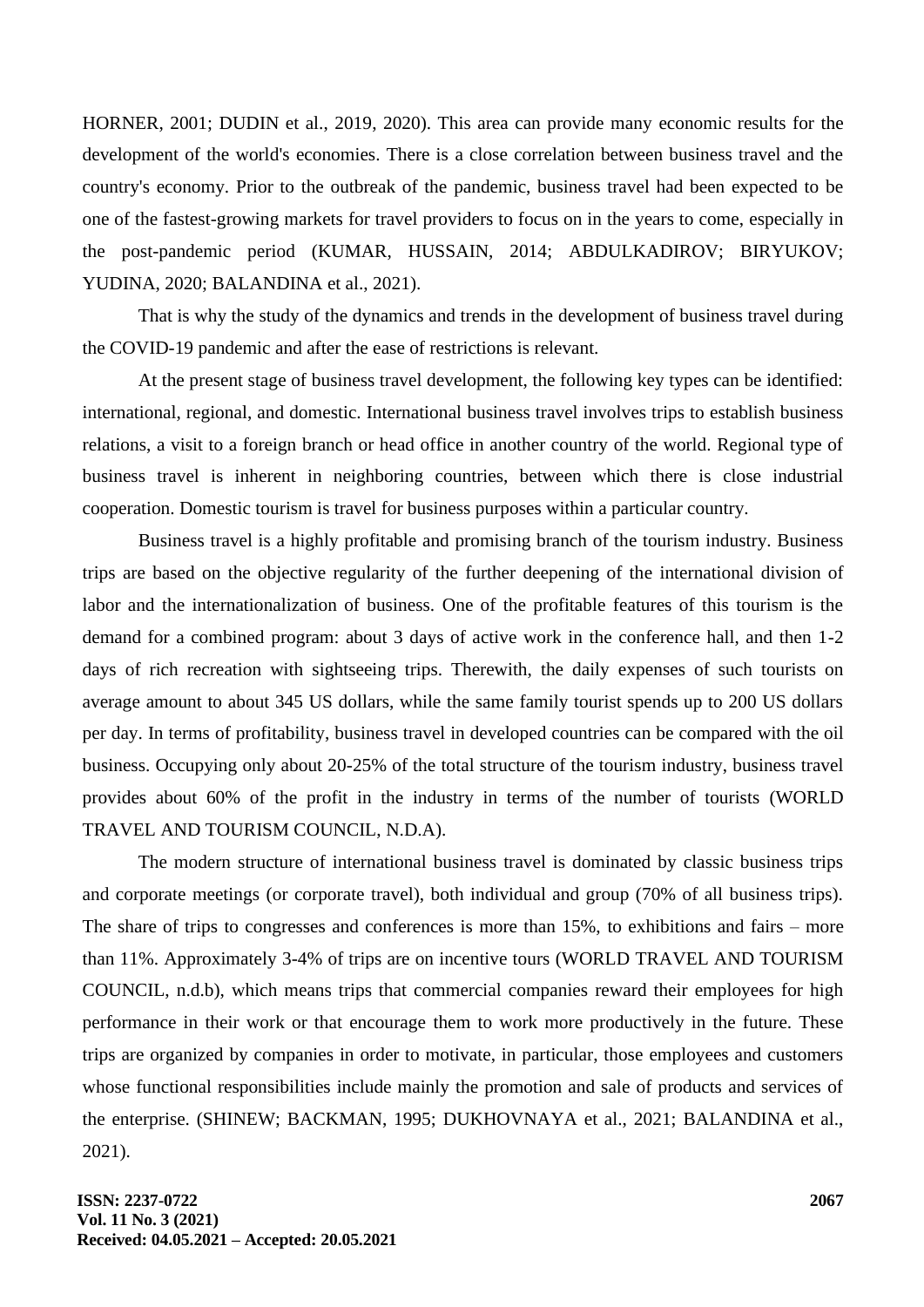### **2. Literature Review**

M. Gasiev notes that in world practice, the English term "business travel", or the abbreviation MICE, is used to refer to business travel. The author points to the significant contribution of business travel to the development of the economies of countries and emphasizes the existence of business travel associations, specialized publications, training centers, etc. (GASIEV, 2004). E.N. Rudskaya, A.A. Skabarova (2015) argue that the share of business travel is approximately 13% of the total tourist flow.

In the scientific literature, there are various definitions of the concept of "business travel" (Table 1).

| Table 1. Definitions of the business travel concept |                                                                                |
|-----------------------------------------------------|--------------------------------------------------------------------------------|
| Source                                              | Definition                                                                     |
| <b>HANKINSON</b>                                    | travel, the purpose of which is to participate in conferences, congresses      |
| , 2005                                              | and, as a rule, these are trips of specialized groups of homogeneous           |
|                                                     | professional composition (mainly at the expense of the enterprise)             |
| DWYER,                                              | trips related to the performance of professional duties for the purpose of     |
| FORSYTH,                                            | visiting objects owned by the company or of particular interest to it          |
| 1997                                                |                                                                                |
| VIRGIL,                                             | a type of tourism that is carried out by citizens to foreign countries for the |
| POPSA, 2014                                         | purpose of making a profit                                                     |
| <b>HAVEN-</b>                                       | a form of travel that involves carrying out business activities, but being     |
| TANG;                                               | away from home                                                                 |
| JONES;                                              |                                                                                |
| <b>WEBB, 2007</b>                                   |                                                                                |
| SAVIN.                                              | trips (business trips) of employees of companies (organizations) for           |
| <b>MELNIKOVA</b>                                    | business purposes, or organization of corporate events.                        |
| , 2019                                              |                                                                                |
| GULYAEV,                                            | travel of the company's employees or clients for business purposes:            |
| 2009                                                | holding conferences and meetings, attending professional events, signing       |
|                                                     | business contracts, and forming the necessary connections                      |

Table 1. Definitions of the "business travel" concept

According to researchers (REITSAMER, BRUNNER‐SPERDIN, 2017), the features of the global business travel market are: the location of business tourism centers in destinations with an increased level of business activity; high demand for individual service at the highest level; the predominant use of air transportation; accommodation, as a rule, in hotels of high categories or increased comfort; a high level of income from service per client; independence of business trips from seasonal fluctuations.

The study of scientific works shows that there are many discussions next to the successful performance of business travel in the pre-pandemic period, both in the global and regional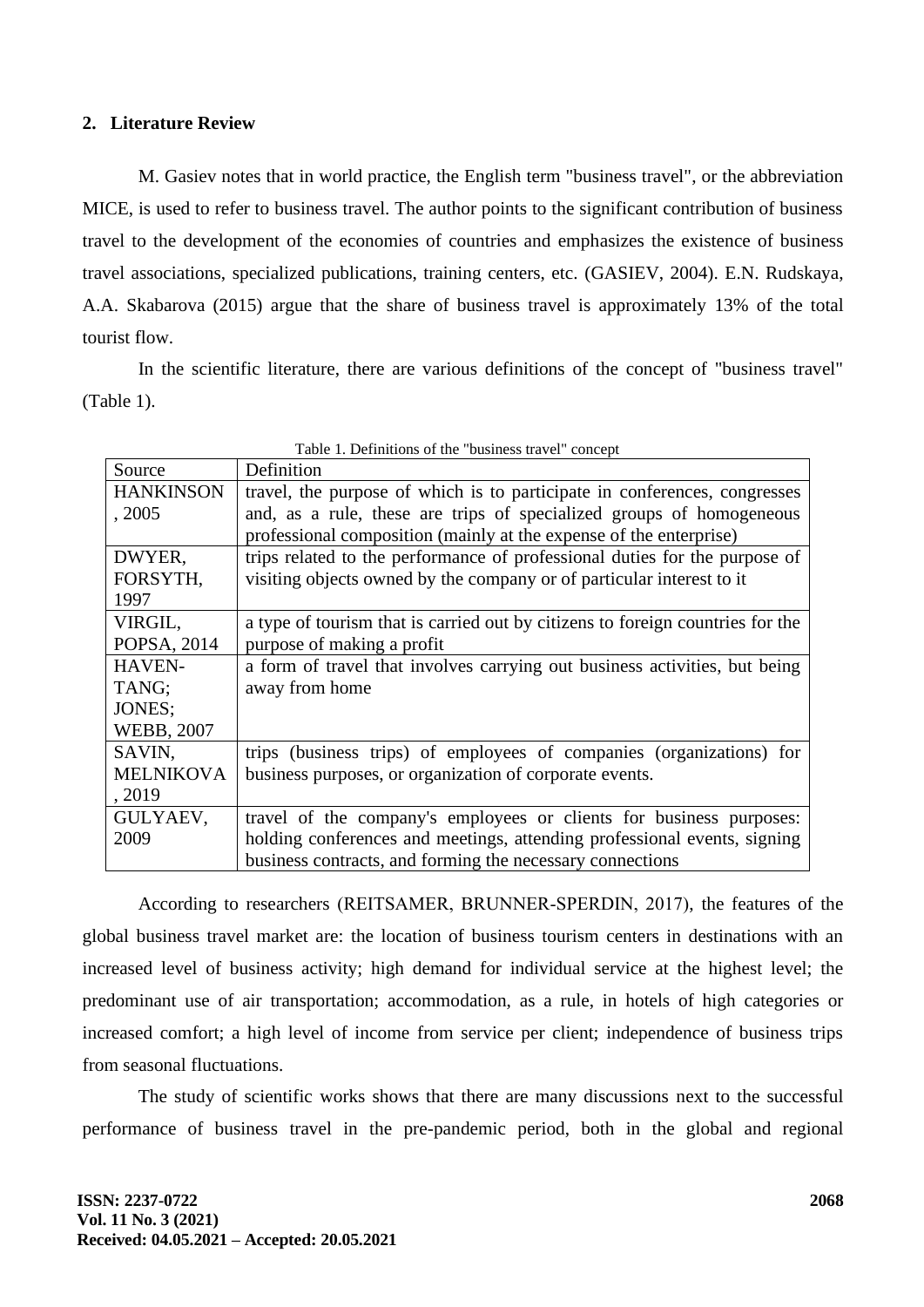dimensions, about the development of business travel during the pandemic and after the ease of restrictions, which ultimately determines the choice of the research topic and its relevance.

The purpose of the article is to identify ways to develop business travel during the COVID-19 pandemic and after the ease of restrictions.

Research hypothesis: after the removal of restrictions caused by the COVID-19 coronavirus pandemic, business travel should be aimed at expanding the tourist range, creating unique experiences, diversifying the tourist offer, creating conditions for epidemic safety and leisure.

### **Research problem:**

to find out the dynamics of business travel development in the pre-pandemic period;

- to analyze the restrictions imposed on business travel during the pandemic;
- based on an expert survey, to determine the prospects for the development of business travel after the ease of restrictions.

The article consists of an introduction, a literature review, methods, results, discussion, and conclusion.

### **3. Methods**

To achieve the goal of the study, a set of methods was used:

- analysis of the literature to clarify the concept, essence, and features of business travel, as well as the psychological and pedagogical concept of the professional orientation of the individual. The data for this study was taken from a review of secondary sources. The source base of the study was represented by two sets of literature: the first set consists of studies aimed at studying business travel as a type of tourist activity; the second set consists of analytical studies aimed at studying the problems of business travel in the context of a pandemic;
- an expert survey, which was attended by experts managers of travel companies specializing in business travel (35 people), with at least 7 years of experience, who were asked several questions related to the development of business travel after the ease of restrictions.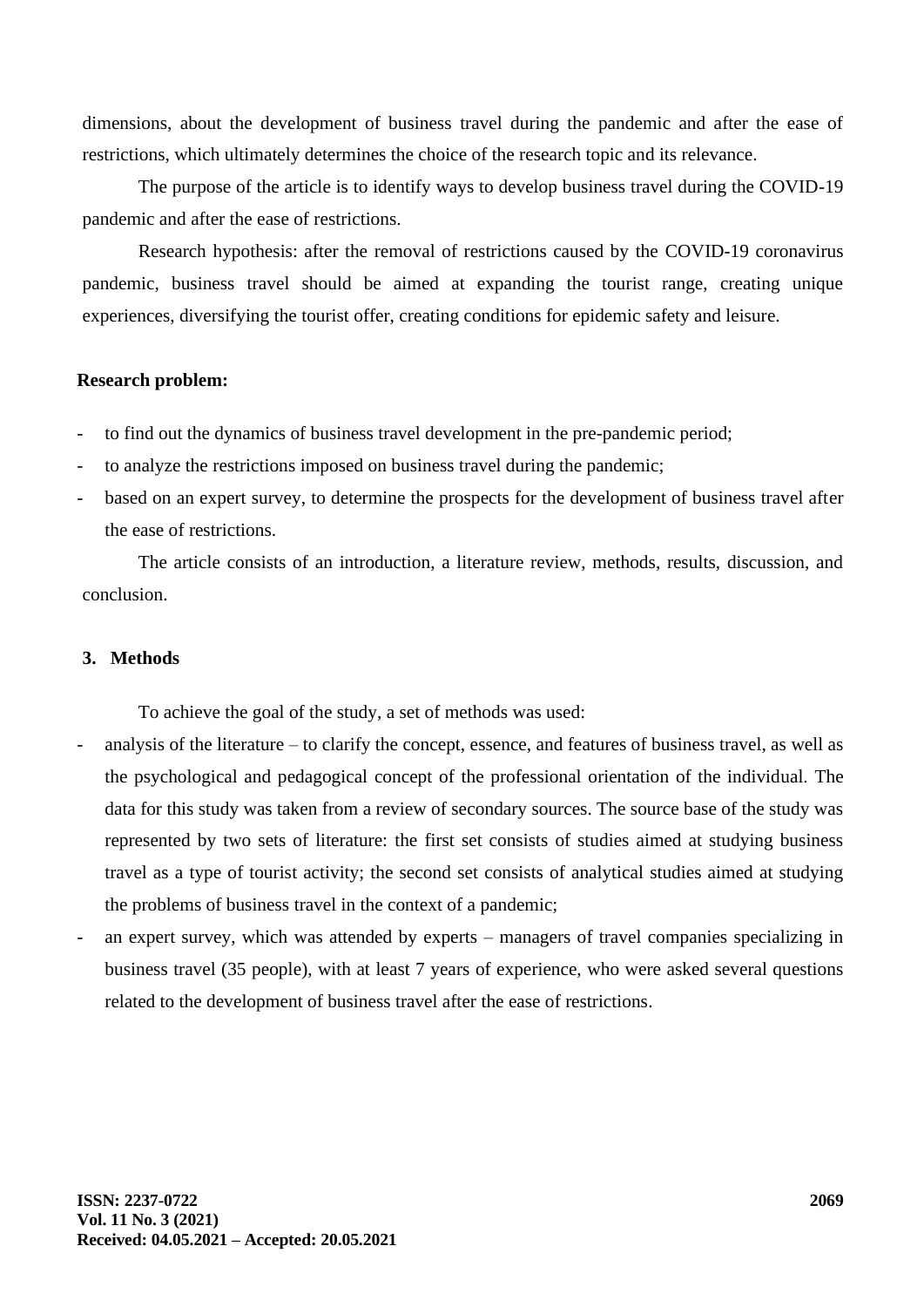### **4. Results**

The analysis of the source base showed that before the COVID-19 pandemic, the United States and Canada had been considered the leaders of business travel, in Europe – Germany, Spain, France, and Italy, in Asia – Thailand, Turkey, Singapore, Indonesia, and China.

According to experts of the World Tourism Organization, more than 160 million business tours were carried out annually in the world, and this does not take into account domestic tourist flows for business purposes. The share of business travel accounted for about 13% of the total tourist flow, and 50% of airline revenues, 60% of hotel revenues, and more than 70% of car rental companies' revenues were generated by servicing tourists in this category (WORLD TOURISM ORGANIZATION, 2020b).

Business travelers have different travel requirements, including convenience, value for money, high-speed Internet, loyalty schemes, free breakfasts, and more. Activities that are often included in business trips are meetings, exhibitions, and business events. In 2019, global business tourism spending reached 1,283 US Dollars Billion (Figure 1).



Source: developed by WORLD TOURISM ORGANIZATION, 2020b.

The regions facing the highest proportion of business travel suspensions due to the coronavirus pandemic (COVID-19) worldwide as of the third quarter of 2020 are shown in Figure 2.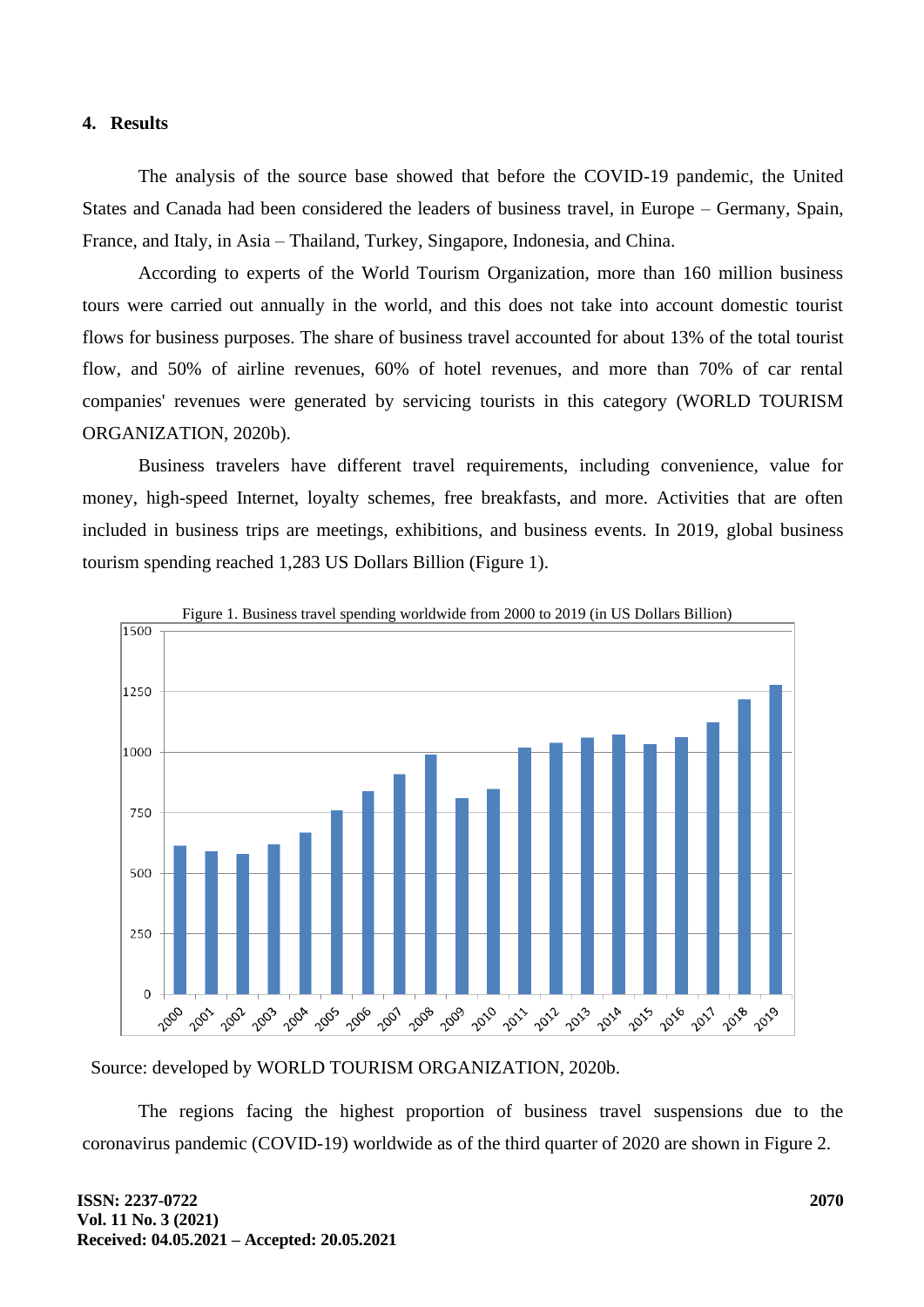

Figure 2. Companies that have completely or mostly stopped business travel),%.

Source: developed by WORLD TOURISM ORGANIZATION, 2020a.

The COVID-19 coronavirus pandemic has caused huge disruptions to international travel. According to the source (HOQUE et al., 2020), the region where the largest share of companies canceled/suspended business trips was China. Currently, companies have canceled/suspended 18% of business trips to North America, but this figure may show an increase in the virtue of changes in travel restrictions due to the virus.

As a result of the coronavirus pandemic, the global travel and tourism market is being hit. According to (GÖSSLING; SCOTT; HALL, 2020), it is predicted that the number of international tourists arriving will decrease by 20-30% compared to the initial forecast for 2021. The initial figure for international tourist arrivals was estimated at 1,460 million in 2021. This means that, according to forecasts, the number of arrivals of international tourists due to the coronavirus will decrease in 2021 to 1170-1020 million.

#### **5. Discussion**

According to experts, today the leading infrastructure role in the field of business travel is played by hotels and business centers. A modern hotel should combine the capabilities of the infrastructure of a business center, a leisure center, as well as trade and service enterprises. The approximate list of services for business travelers includes telecommunications services, that is, the ability to receive and transmit information, communication, and good technical equipment of the place of temporary residence. Technical solutions for the provision of telecommunications services should take into account all the latest and most popular ways of exchanging information.

The services of business centers shall meet the highest requirements, create a comfortable, familiar environment for business tourists, and not create a sense of discomfort in them. This means that a kind of mini-office should be created in the room for such a tourist: a spacious desk with good lighting, a computer with Internet access, a multifunctional direct telephone, it is necessary to provide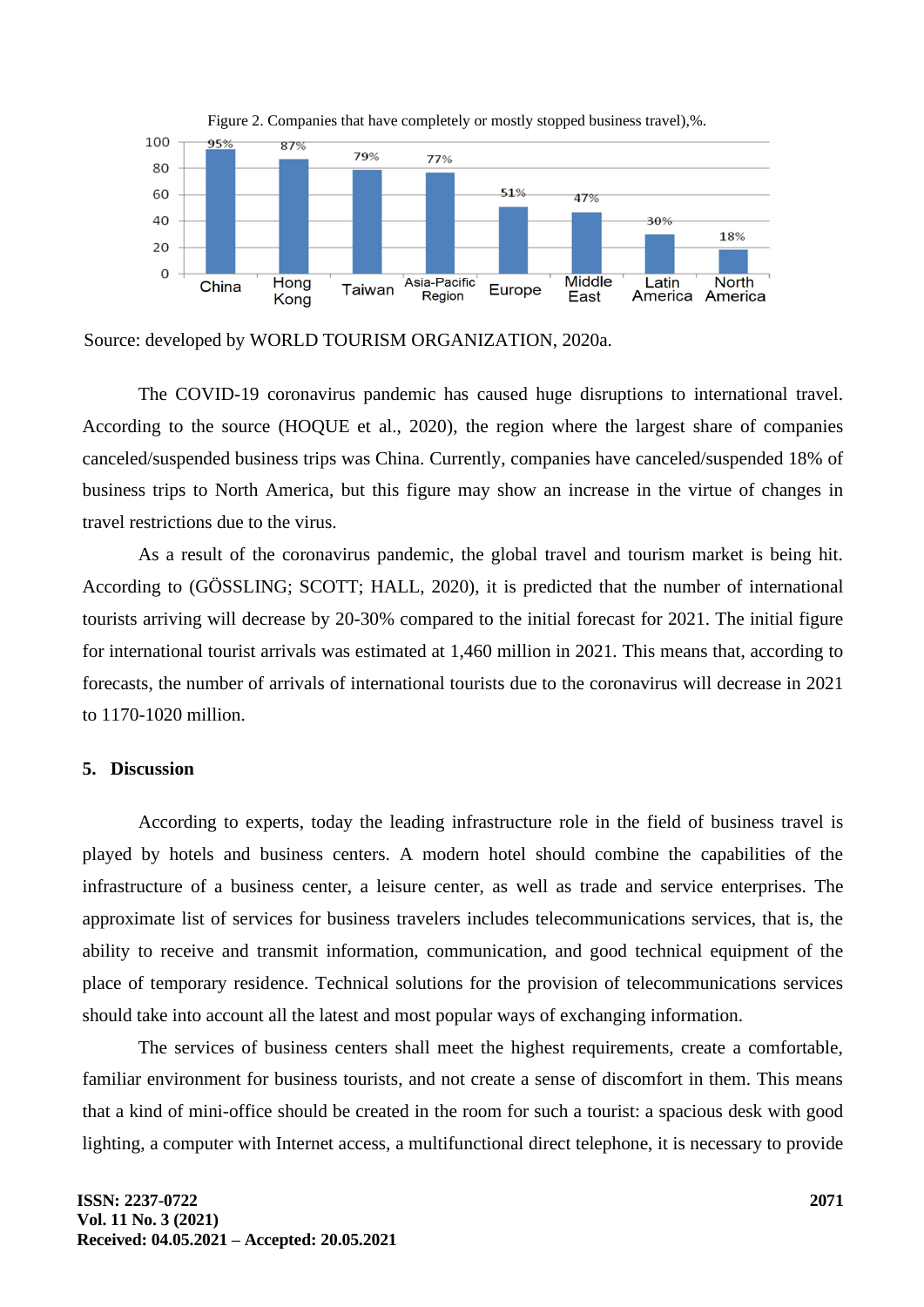for the possibility of installing a fax machine with an individual number in the room. The life of business guests also requires special attention. Studies show that the quality of service in hotels is estimated by business tourists 4 times higher than the adequacy and moderation of the price, and 1.2 times higher than the quality of the tourist product itself (DISIMULACION, 2020).

Effective economic development of business travel is impossible without improving the old and introducing new services, which can be a decisive factor in choosing a business hotel. One of these services is business speed dating – an event for quick dating and exchange of contacts between entrepreneurs and businessmen.

A business trip doesn't just mean long days in the boardroom without going outside. The socalled "bleisure" (business + leisure) concept, where entertainment time is added to the main travel time, describes a combination of business travel and leisure travel, where the meeting organizer is not only the event coordinator, but can also provide a unique view of the destination from a leisure perspective. Contributing to the free-time movement and the growing awareness of mental health, this trend, which includes elements of well-being in the conference program, is rapidly gaining an increasing following.

Experts believe that for the development of business travel after the ease of restrictions, it is necessary, among other things, to train the appropriate personnel of the business travel organization, highly qualified employees of the conference service departments of hotels, who would be able to properly serve not only forums, conferences, seminars, congresses, presentations, etc., but also to organize corporate events of cultural and entertainment direction, that is, "company days", holidays, parties, trips around the city, etc. Hotel employees should respect the individual differences of business tourists, so in each case it is necessary to focus on the specifics of the target group, taking into account the needs, wishes, and financial capabilities.

According to experts, business travel will never return to the levels that preceded COVID-19, and completely remote work will forever become the new norm, but the value of a personal meeting, as before, is difficult to overestimate. According to preliminary estimates of the surveyed experts of the business tourism market, in 2021, orders for business trips will be close to the level of 2016, or about 15% below the level of 2019. According to experts, business travelers will also be followed by ordinary tourists.

The development of the world economy, the diversification of industries and products create prerequisites for the emergence of specialized enterprises that are professionally engaged in the organization of business travel and provide services to participants. In the process of organizing business travel, the following types of enterprises are involved: enterprises-producers of services;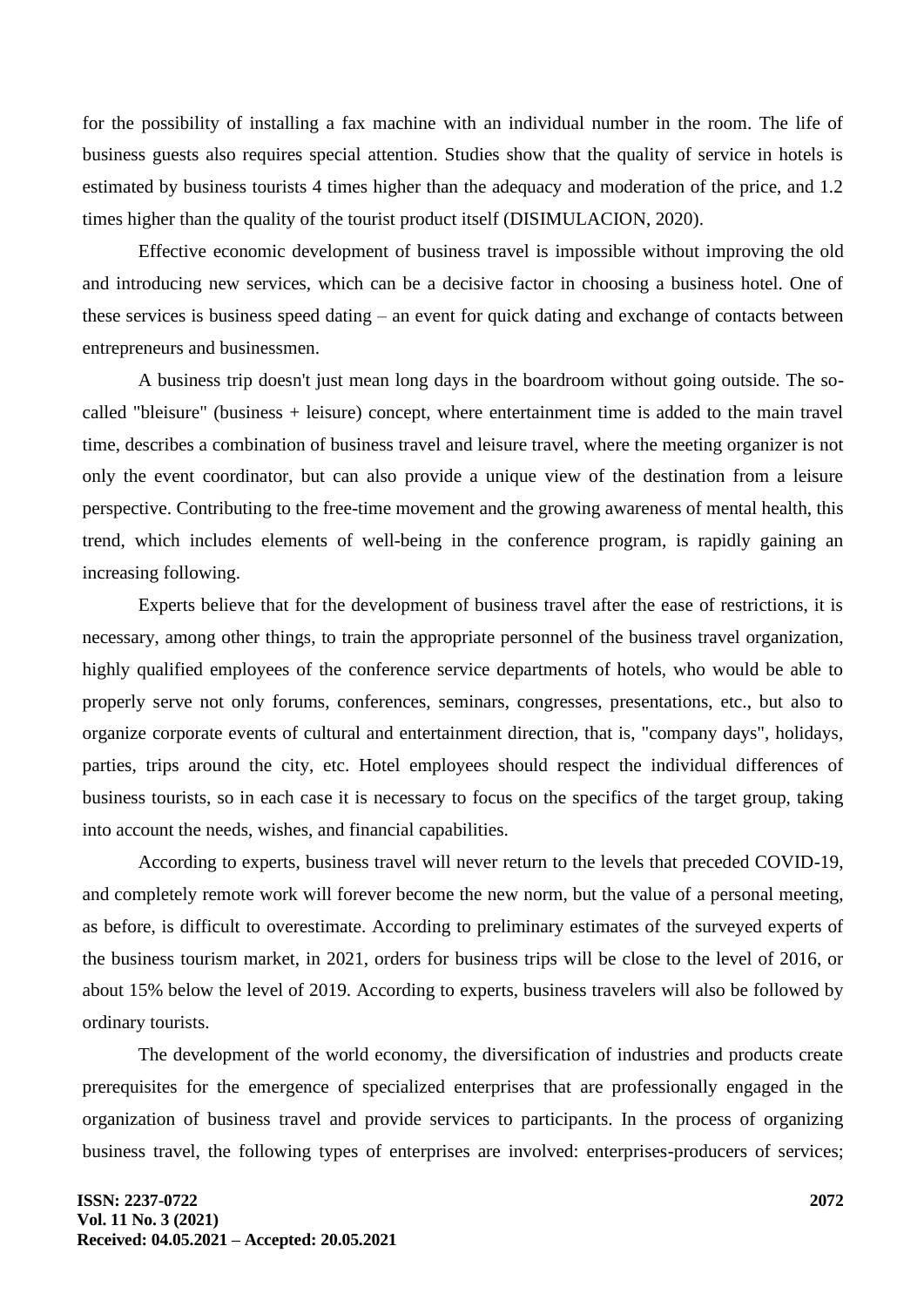enterprises-intermediaries for the provision of business services; enterprises of other fields of activity that provide related services – airports, port facilities, road systems, and telecommunications, as well as water supply, electricity, and sewage treatment plants. As for the actual tourist facilities, due attention should be paid to accommodation and food, as well as to local transport.

Travel agencies maintain close links with airlines, hotels, car rental companies, banks, insurance companies, railways, government, trade associations, foreign tour operators and travel agents, land operators, cruise companies, and tourist educational institutions.

According to experts, the model for the development of MICE tourism after the removal of restrictions caused by the pandemic may look like this.

1. Expanding the range of services. An individual approach to each client should be an important aspect of traditional travel, MICE tourists also appreciate when a service, experience, hotel, or event is designed specifically for them. To do this, service providers need to know more about the interests of participants, as well as constantly update their offer bank. This should be part of every aspect of the stay, from the food to the activities they participate in.

2. Creating unique experiences is important. The priority of business travelers is to attend a conference or meeting, but they can also stay in the city, and, likely, they are not coming to the city for the first time. Therefore, each stay must provide something unique, and it is not just about the activities they enjoy, but also about making them feel refreshed by the end of the trip. This is partly due to the introduction of recreational activities. In this sense, a business traveler can see not only a business trip but also a vacation.

3. Diversification is necessary. A really good development would be the introduction of a tourist map of a guest of the city, the installation of a map diagram on the streets, signs with information about attractions, as well as adding images of QR codes to tourist route objects, and creating 3D excursion routes for tourists. The introduction of unified discount systems for business travelers will help to get benefits for visiting museums, cafes, and restaurants, as is done in Istanbul.

The prospects for the development of the business travel complex are determined, first of all, by the nature of the investment policy in the country. Investment attractiveness management and tax incentives are important factors that influence the attraction of both foreign and domestic investment in the tourism industry.

COVID-19, of course, has brought its adjustments to the concept of sustainability in any sense. The main trend of sustainability in 2020 was distancing. In 2021, the sustainability of online business meetings, conferences, and discussions will grow. It is necessary to understand that it is also possible to develop MICE events remotely. Many companies organize "meetings" with their business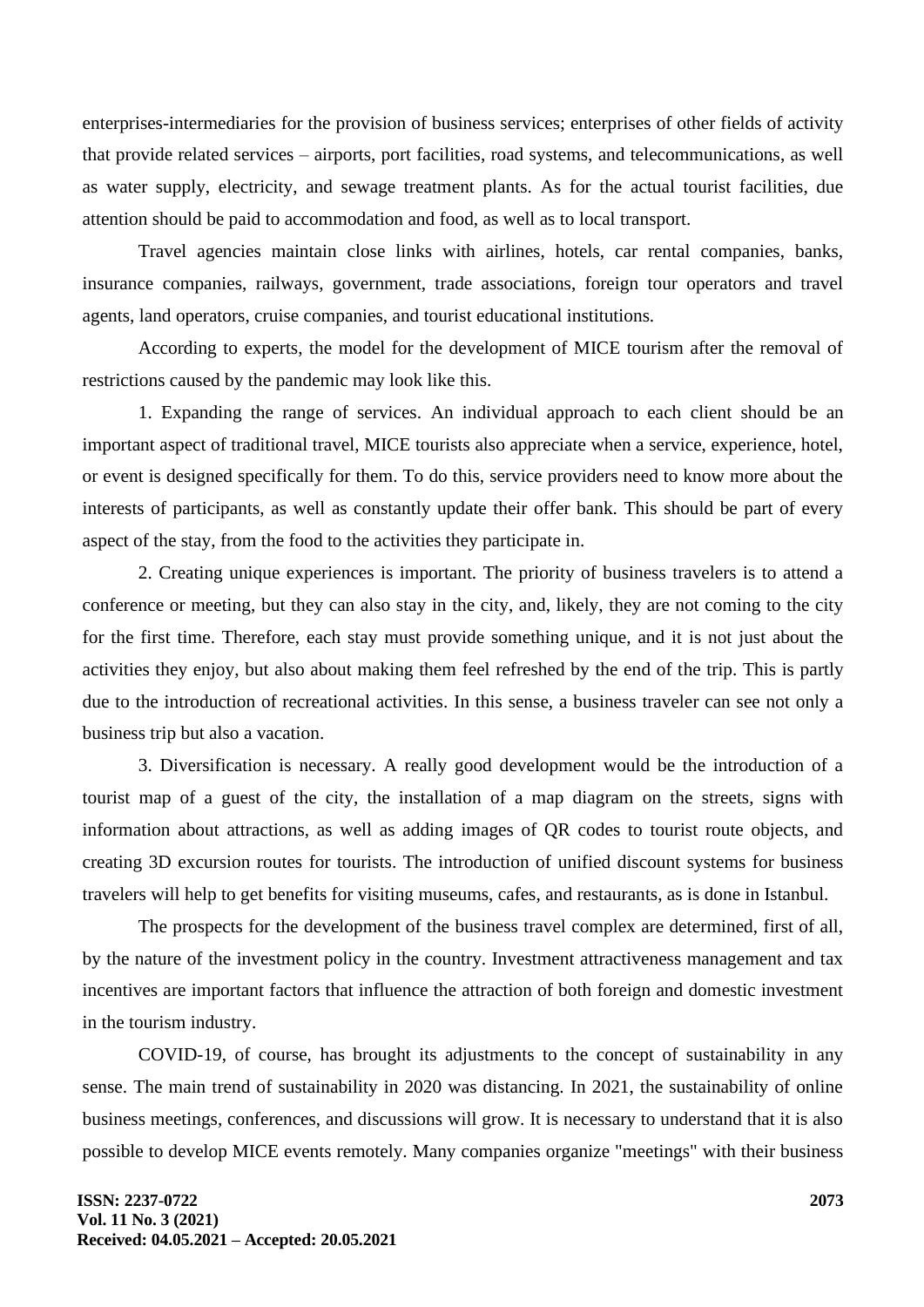partners on online platforms, present, sell their services and products, and this is a success. An important aspect in such actions of the company is the continuation of the partnership even after the pandemic is over (ABURUMMAN, 2020).

The demand for authenticity is now greater than ever. Guests want to have an honest, transparent, and real experience when they visit a destination for both leisure and business purposes. In the future, it is necessary to promote local cuisine more, as well as to hold meetings in a historical place, specifically to promote the historical heritage.

In modern conditions, the greatest attention should be paid to safety. If we are talking about business events, such as meetings, conferences, exhibitions, etc., it is necessary to take into account all quarantine restrictions, that is, compliance with all standards of disinfection and treatment of premises and surfaces, wearing medical masks, maintaining social distance, even the presence of a document confirming a negative result of a PCR test, and so on.

#### **6. Conclusion**

Business travel is one of the main tools for the development of foreign economic relations and the activation of trade and economic relations. It contributes to the development of high-tech industries, attracting foreign investment, and strengthening the country's economic potential. Business trips and various business events contribute to the realization of the competitive potential of territories and tourist clusters, which expand access to specialized services and new technologies, and are an instrument for implementing the policy of innovative economic development in the world. An important aspect of business tourism is its socio-economic orientation, which provides an increase in business activity both in the capital and in the regions.

In general, business travel is one of the most profitable types of tourism for travel companiesorganizers, because the costs of its implementation are significant and account for the lion's share of the costs of the organization-customer. However, the result of conducting such tours brings several positive effects for the organization that practices their booking. In particular, these are negotiations with business partners and the conclusion of business contracts, motivation and professional growth of employees, necessary business contacts, which positively affect the resulting performance indicators of the organization.

The tough period of the COVID-19 pandemic makes adjustments to the perception of needs and methods of their implementation. There is an opinion of experts in the tourism sector that business trips will never return to the previous level and remote work will become the new norm.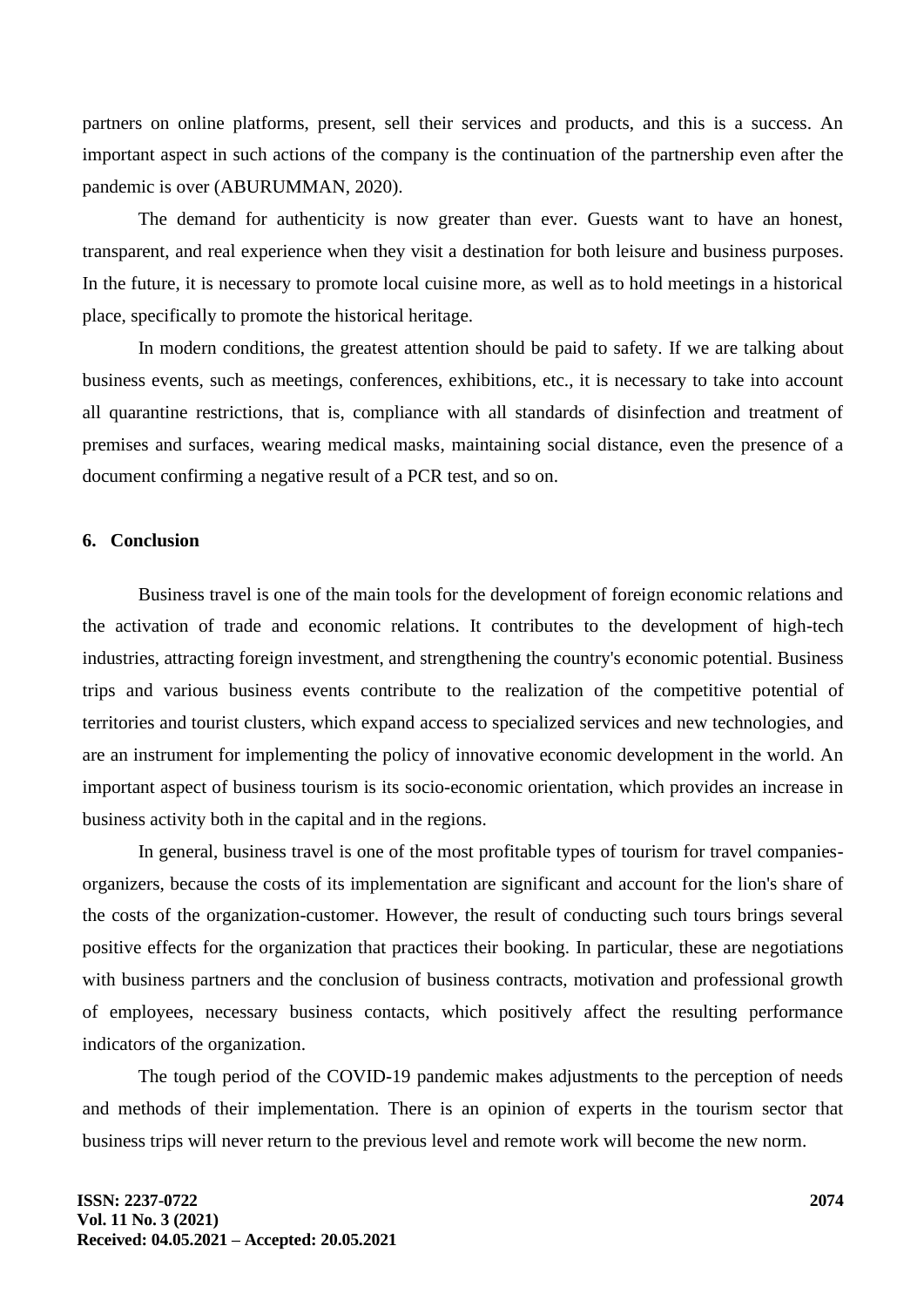## **References**

ABDULKADIROV, U.U.; BIRYUKOV, V.A.; YUDINA, E.V. Tourism industry development in the context of the Coronavirus (COVID-19) pandemic: response and recovery measures. Revista Inclusiones, 7(Especial), 23-33, 2020.

ABURUMMAN, A.A. COVID-19 impact and survival strategy in business tourism market: the example of the UAE MICE industry. Humanities and social science communication, 7, 141, 2020. https://doi.org/10.1057/s41599-020-00630-8

BALANDINA, L.A.; BEZHANOVA, S.V.; GANINA, E.V.; LISITSYNA, E.V.; GORLOVA, O.E. Intercultural communication in the age of globalization of modern society. Turismo: Estudos & Práticas (UERN), 1, 1-8, 2021.

DISIMULACION, M.A.T. MICE tourism during COVID-19 and future direction for the new normal. Asia Pacific International Events Management Journal, 2(1), 11-17, 2020.

DUKHOVNAYA, L.L.; KOSAREVA, N.V.; ADASHOVA, T.A.; AGAMIROVA, E.V. Comparative analysis of the development trends of barrier-free tourism: international and russian practice. Turismo: Estudos & Práticas (UERN), 01, 1-11, 2021.

DUDIN, M.N.; POSOHOV, S.P.; FILINA, A.A.; MIGACHEV, Y.I. The triple helix model in the russian economy: the quality evaluation of new institutionalization. Revista Inclusiones, 6(Especial), 234-243, 2019.

The role of eu-ecolabel and emas as tool for the socially responsible management in the context of the italian tourism(2020) Quality - Access to Success, 21 (179), pp. 135-139.

DWYER, L.; FORSYTH, P. Impacts and Benefits of MICE Tourism: a framework for analysis. Tourism Economics, 3(1), 21-38, 1997.

GASIEV, M. The basics of business travel and the MICE industry in Russia and abroad: comparison and trends. Moscow: Marketing, 2004. p. 145.

GÖSSLING, S.; SCOTT, D.; HALL, M. Pandemics, tourism and global change: a rapid assessment of COVID-19. Journal of Sustainable Tourism, 29(5), 1-16, 2020. https://doi.org/ 10.1080/ 09669582.2020.1758708

GULYAEV, V.G. Business travel and the MICE industry in Russia and abroad: fundamentals, concepts and trends. Moscow: Imprint, 2009. p. 219.

HANKINSON, G. Destination brand images: A business tourism perspective. Journal of Services Marketing, 19(1), 24–32, 2005.

HAVEN-TANG, C.; JONES, E.; WEBB, C. Critical success factors for business tourism destinations: Exploiting Cardiff's national capital city status and shaping its business tourism offer. Journal of Travel and Tourism Marketing, 22(3/4), 109–120, 2007.

HOQUE, A.; SHIKHA, F.A.; HASANAT, M.W.; ARIF, I.; HAMID, A.B.A. The effect of Coronavirus (COVID-19) in the tourism industry in China. Asian Journal of Multidisciplinary Studies, 3(1), 52–58, 2020.

KUMAR, J.; HUSSAIN, K. Evaluating tourism's economic effects: Comparison of different approaches. Procedia—Social and Behavioral Sciences, 144, 360–365, 2014.